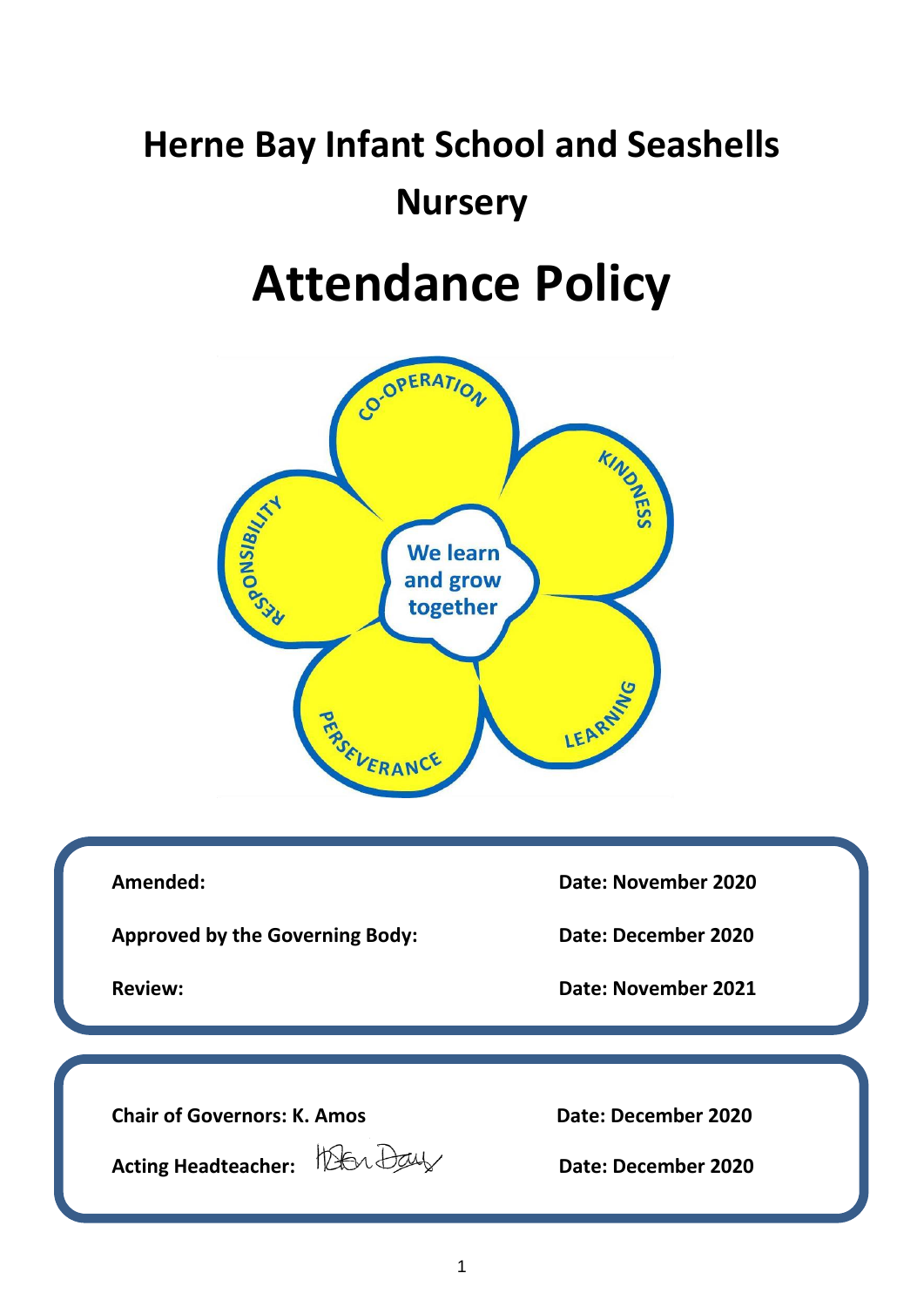## **Statement of Intent**

Herne Bay Infant School and Seashells Nursery is committed to the continuous raising of achievement of all our pupils. Regular attendance is critical if our pupils are to be successful and benefit from the opportunities presented to them.

One of our basic principles is to celebrate success. Good attendance is fundamental to a successful and fulfilling school experience. We actively promote 100% attendance for all our pupils and we use a variety of weekly, termly and annual awards to promote good attendance and punctuality. For example good attendance certificate and badge.

The Governors, Headteacher and Staff in partnership with parents have a duty to promote full attendance at Herne Bay Infant School and Seashells Nursery.

The term 'parent' includes all natural parents, any person who has parental responsibility and any person who has day to day care of the child.

### **Principles**

- Receiving a full-time, suitable education is a child's legal entitlement it is a parent's/carer's legal responsibility to ensure this happens.
- Attending school regularly aids intellectual, social and emotional development and is essential if children are to benefit fully from their school life.
- Attending school regularly safeguards the welfare of children while they are not in the care of their parents.
- All children whose attendance is irregular will be considered vulnerable.

#### **Aims**

- To ensure that all children attend school regularly and punctually, in order to maximise their educational achievement and social development. Statistics show a direct link between under-achievement and attendance below 95%.
- To safeguard pupils to the best of the school's ability.
- To ensure that all those responsible for children's education, including parents, carers, staff and Governors understand and accept their responsibilities in relation to attendance.
- To minimise absence from school, thereby reducing levels of persistent absence. Any pupil with attendance below 90% is classed by the DfE as a Persistent Absentee (PA). Schools are required to identify all PA pupils and report to the DfE at regular intervals during the academic year.
- To improve the life chances of the children attending school and prepare them to be fully contributing citizens when they reach adulthood. Regular attenders are more successful in transferring between primary school, secondary school, higher education and employment or training.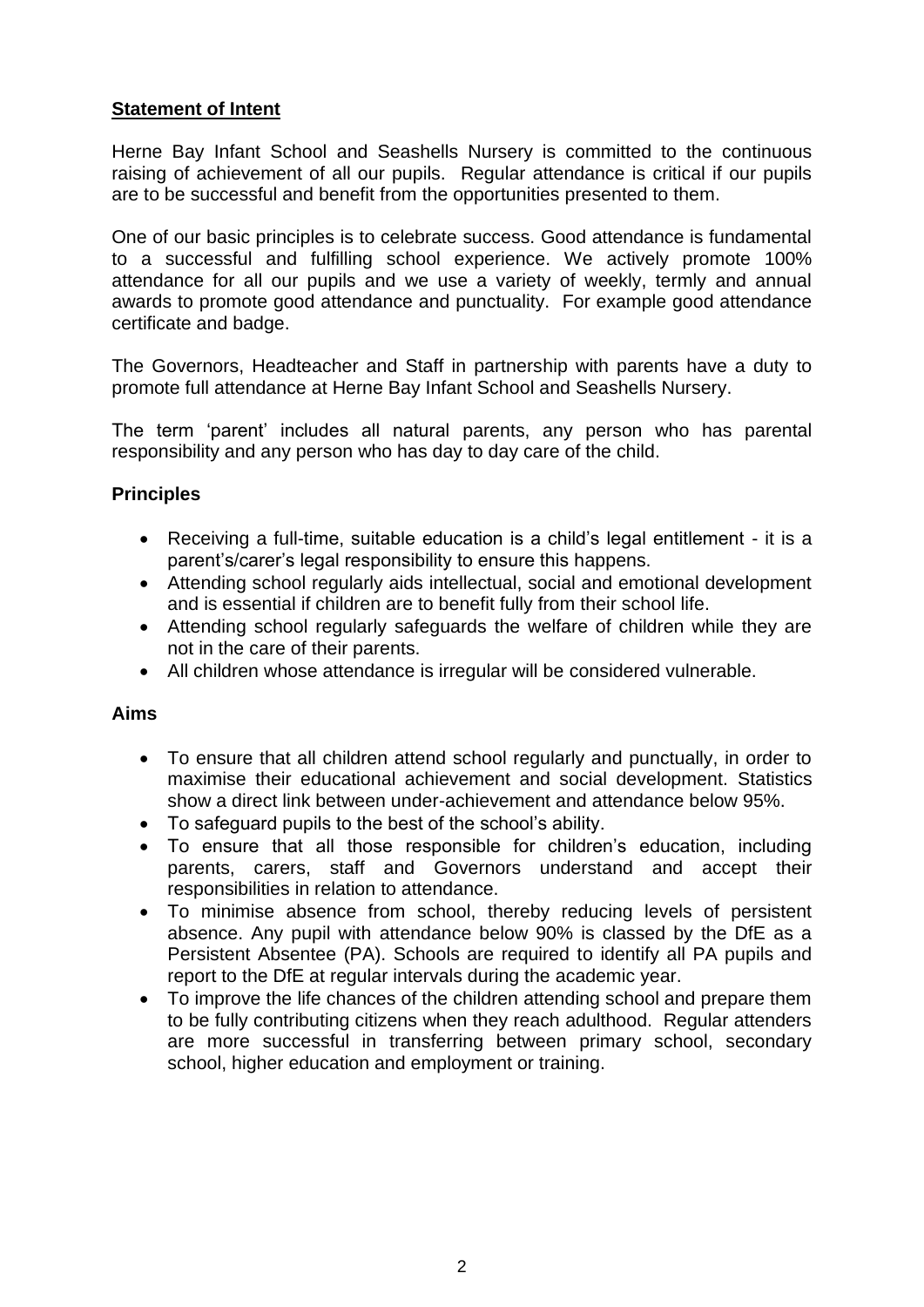#### **Promoting Attendance**

Herne Bay Infant School and Seashells Nursery will use all possible opportunities to promote the importance of good attendance and punctuality. These will include the Home-School agreement, newsletters, rewards and incentives for good or significantly improving attendance. The foundation for good attendance is a strong partnership between the school, parents/carers and children.

#### **The School will:**

- Provide and promote a welcoming and positive atmosphere so that children feel safe and know that their presence is valued.
- Raise awareness of the importance of full attendance and punctuality using newsletters and other forms of communications with parents making attendance a high priority.
- Employ a key member of staff with responsibility for monitoring, improving and evaluating school attendance. At Herne Bay Infant School and Seashells Nursery this role is fulfilled by the Admissions and Attendance Officer and their contact details are available on the school website.
- Follow a structured process for managing poor attendance. This may include writing to parents, inviting them to attend meetings and making arrangements in school to support their child to attend school more regularly.
- Encourage our children to have a positive attitude towards attendance and punctuality so that they can retain this into adult life.
- Celebrate good attendance by issuing rewards, stickers, certificates and other incentives.
- Ensure that attendance is effectively monitored using our electronic registration system and that absences are followed up promptly.
- Communicate effectively with other agencies (GPs, Kent County Council Integrated Children's Services, School Health etc) to support children with any issues there might be.
- Meet the legal requirements for recording pupil absence using the correct registration procedures and codes with reference to authorised and unauthorised absence.
- Have procedures in place to help children settle in after a long absence. It is important that on return from an unavoidable absence all pupils are made to feel welcome. This will include ensuring that the pupil is supported to catch up on missed work and brought up to date with any information that has been passed to the other pupils. Please speak to the your child's teacher on their return.
- Make arrangements to meet the requirements of pupils with additional educational needs or an Education Health Care Plan.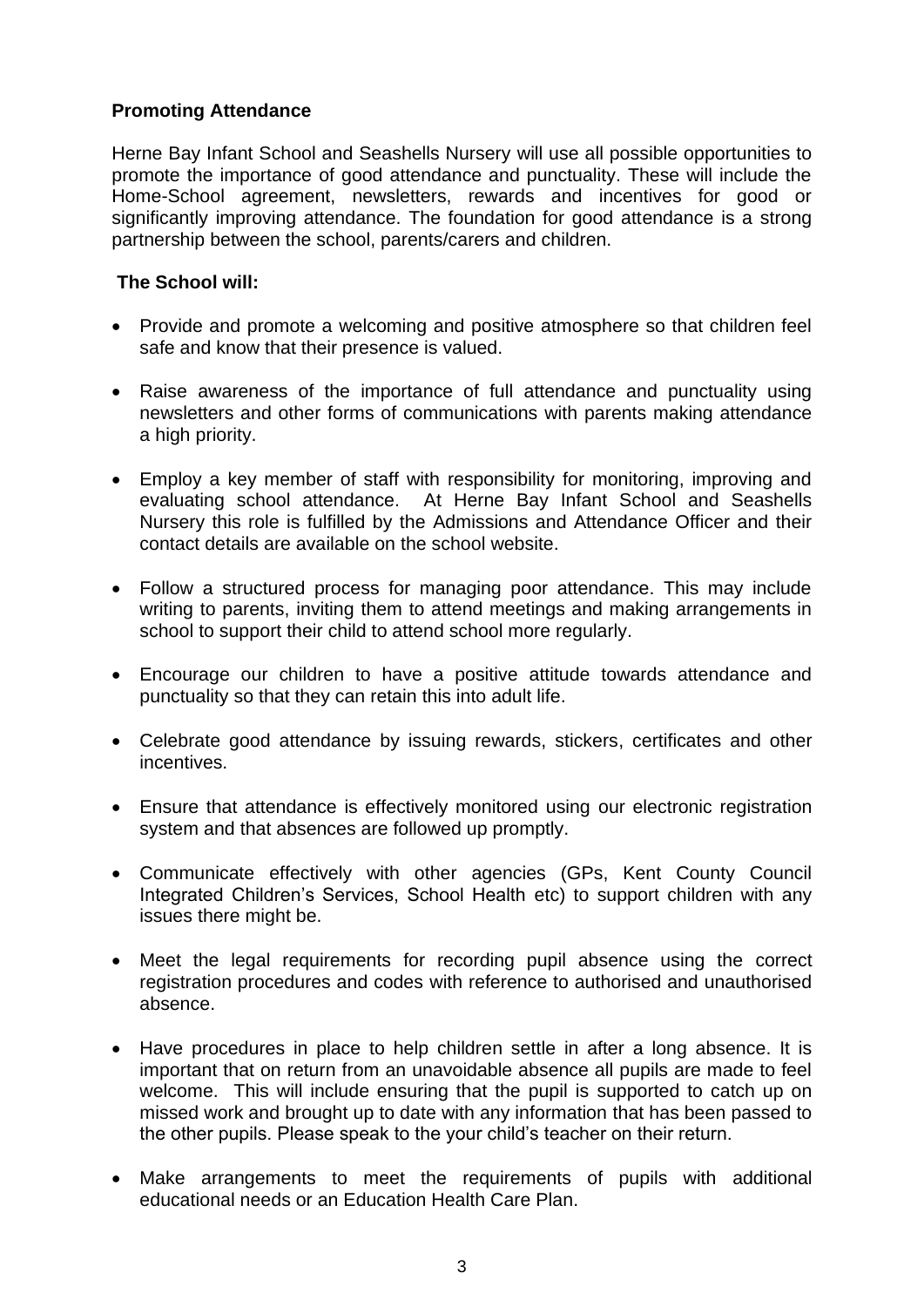### **Parental Responsibility**

Parents have a legal duty to ensure that their children attend school regularly and arrive on time. Regular attendance is essential to the all-round development of the child and they should be allowed to take full advantage of educational opportunities available to them in order to make good progress in their learning. Poor attendance undermines their educational attainment and progress and sometimes puts pupils at risk by encouraging anti-social behaviour.

**It is parents' responsibility to contact the school on the first day their child is absent. This is a safeguarding requirement so that all parties know your child is safe and their whereabouts are known. Parents should regularly update the school during any period of absence from school and inform the school when their child is returning.**

#### **We expect parents to:**

- Promote the importance of good attendance and punctuality, with their child aiming for 100% attendance each year.
- Keep absences to a minimum.
- Ensure that their child arrives at school on time each day.
- Provide up to date contact numbers and changes of address.
- Telephone the school when their child is unable to attend on the first day of the absence and each day thereafter with the reason for this. Parents should also let the school know if their child is going to be late eg if a car breaks down or an urgent appointment has been made.
- Parents should provide medical evidence indicating attendance at the dentist, doctor or optician, if asked to do so. Whenever possible all medical/dental appointments should be made outside of school hours unless an emergency has arisen.
- Contact the school at the earliest opportunity if their child is experiencing any difficulties and the school will do everything possible to resolve the issues.

Ensuring a child's regular attendance at school is a parent/carer's legal responsibility under **Section 444 of the 1996 Education Act** and permitting absence from school that is not authorised by the school may create an offence in law.

#### **We expect pupils to:**

- Attend every day unless they are too ill, or the absence has been authorised by the school.
- Arrive at school on time.
- Go to registration and all lessons on time.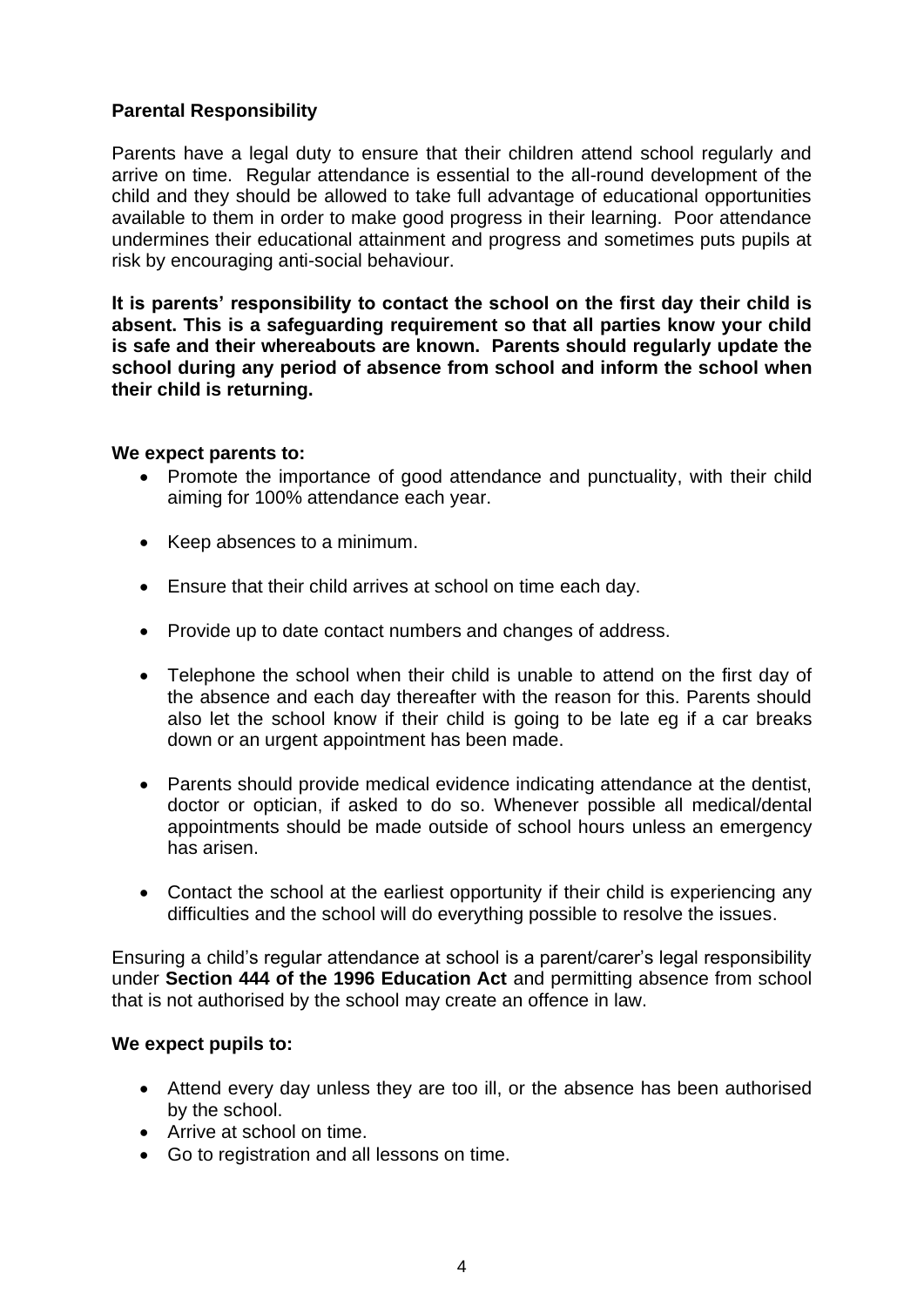## **The Role of the School Staff**

At Herne Bay Infant School and Seashells Nursery, there is a whole school responsibility and approach for improving school attendance, with specific staff taking individual responsibility.

The Headteacher has overall responsibility for monitoring attendance issues.

Class teachers or form tutors complete a register at the beginning of each morning and once during the afternoon session. Marking the attendance registers twice daily is a legal requirement. (The Education (Pupil Registration) (England) Regulations 2006). Teachers mark pupils present, absent or late. The class teacher notifies the Attendance Officer and the Family Liasion Officer of children whose attendance is causing concern.

It is the responsibility of our Admissions and Attendance Officer to ensure:

- Attendance and lateness records are up to date
- If no reason for absence has been provided, parents are contacted on the first day of absence.
- Where no reason for absence has been received the appropriate attendance code (O) (unauthorised absence) is entered into the register (see National Attendance Codes)
- Where a reason for absence is received from parents, the register is marked using the appropriate attendance code (see National Attendance Codes)
- Parents are regularly informed of their child's attendance figure

## **Timeline of the Staged Approach for Managing Poor Attendance**

- **EXECTED Attendance is regularly monitored by Attendance Officer and Family Liaison** Officer (FLO).
- 96 100% attendance Attendance Officer/FLO to contact parent if appropriate.
- 90 96% attendance school intervention, phone calls/letters/meeting with parents, Admissions Officer/FLO/Senior Leadership Team.
- Where the level of absence has not improved and there are unauthorised absences, the school will make a referral to the KCC Inclusion and Attendance Service using the Digital Front Door. If it is not clear a referral to the Service is appropriate, the school will consult with the Local Authority School Liaison Officer for advice.
- For the cases that require intensive family support, the school may make an Early Help Notification.

## **Lateness**

At Herne Bay Infant School and Seashells Nursery, the register is taken at 8.55 am and 1.00 pm. Pupils arriving after these times must enter school by the main entrance and report to Reception where their name and the reason for lateness will be recorded. The pupil will be marked as "late before registration has closed" (Code 'L').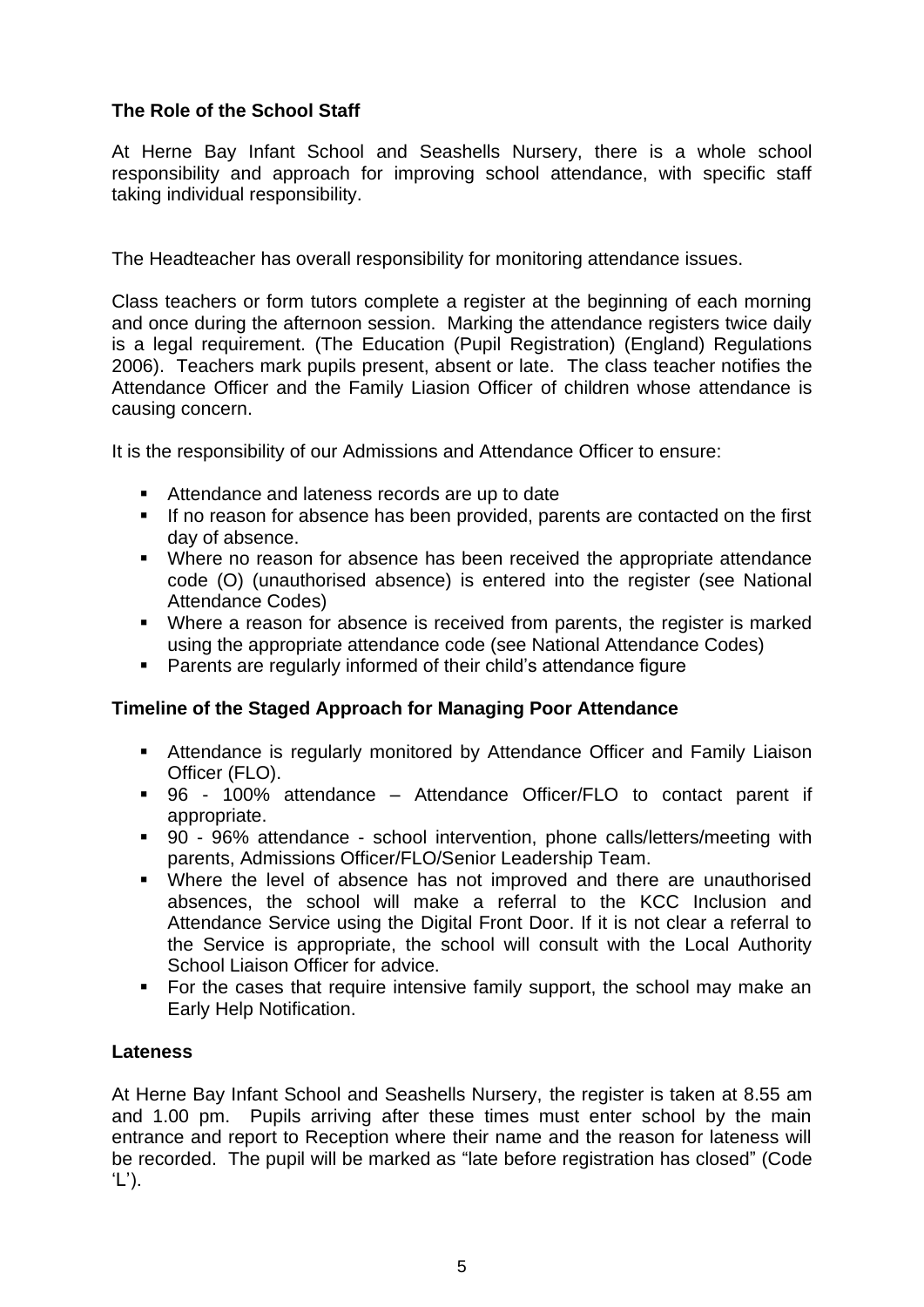The register will close at 9.10 am and 1.10 pm. Pupils arriving after the register has closed will be marked as "late after registration has closed" (Code 'U') and this will count as an unauthorised absence.

Frequent lateness "before registration has closed" (Code "L") will be discussed with parents. Frequent lateness "after the register has closed" (Code "U") will be discussed with parents and could provide grounds for prosecution or a Penalty Notice.

### **Penalty Notice Proceedings for Lateness**

**Penalty Notices are issued in accordance with Kent County Council's Education Penalty Notices Code of Conduct effective from January 2016, as revised in April 2017, when:**

- 10 incidents of late arrival "after the registers have closed" (U) during any possible 100 school sessions leads to a Penalty Notice Warning Letter.
- The Penalty Notice Warning Letter sets out 15 school days during which no unauthorised absence is to be recorded
- **E** If unauthorised absence is recorded during the 15-day period, a Penalty Notice(s) will be issued (one per parent per child)
- Where a Penalty Notice is not paid within 28 days of issue the Local Authority will instigate court proceedings

## **Absence**

A child's absence will be authorised if approval has been given by the school in advance or an acceptable reason has been given afterwards.

Only the Headteacher can authorise absence. A letter or telephone message from a parent does not in itself authorise an absence. If absences are not authorised, parents will be notified. If no explanation is received, absences will not be authorised.

The following reasons are examples of absence that will not be authorised:

- Persistent nonspecific illness e.g. 'poorly' or 'unwell'
- Absence of siblings if one child is ill
- Oversleeping
- Inadequate clothing/uniform
- Confusion over school dates
- Medical/dental appointments of more than half a day without very good reasons
- Child/family birthday
- Shopping trip
- Family Holidays (see 'leave of absence' above)

The Headteacher may authorise other absences in 'exceptional circumstances' but this must be requested in advance and agreement to each request is at the discretion of the Headteacher, acting on behalf of the Governing Body. Each case will be judged on its merits and the Headteacher's decision is final. The principles for defining 'exceptional' are: rare, significant, unavoidable and short. An absence might be considered unavoidable if the event could not reasonably be scheduled at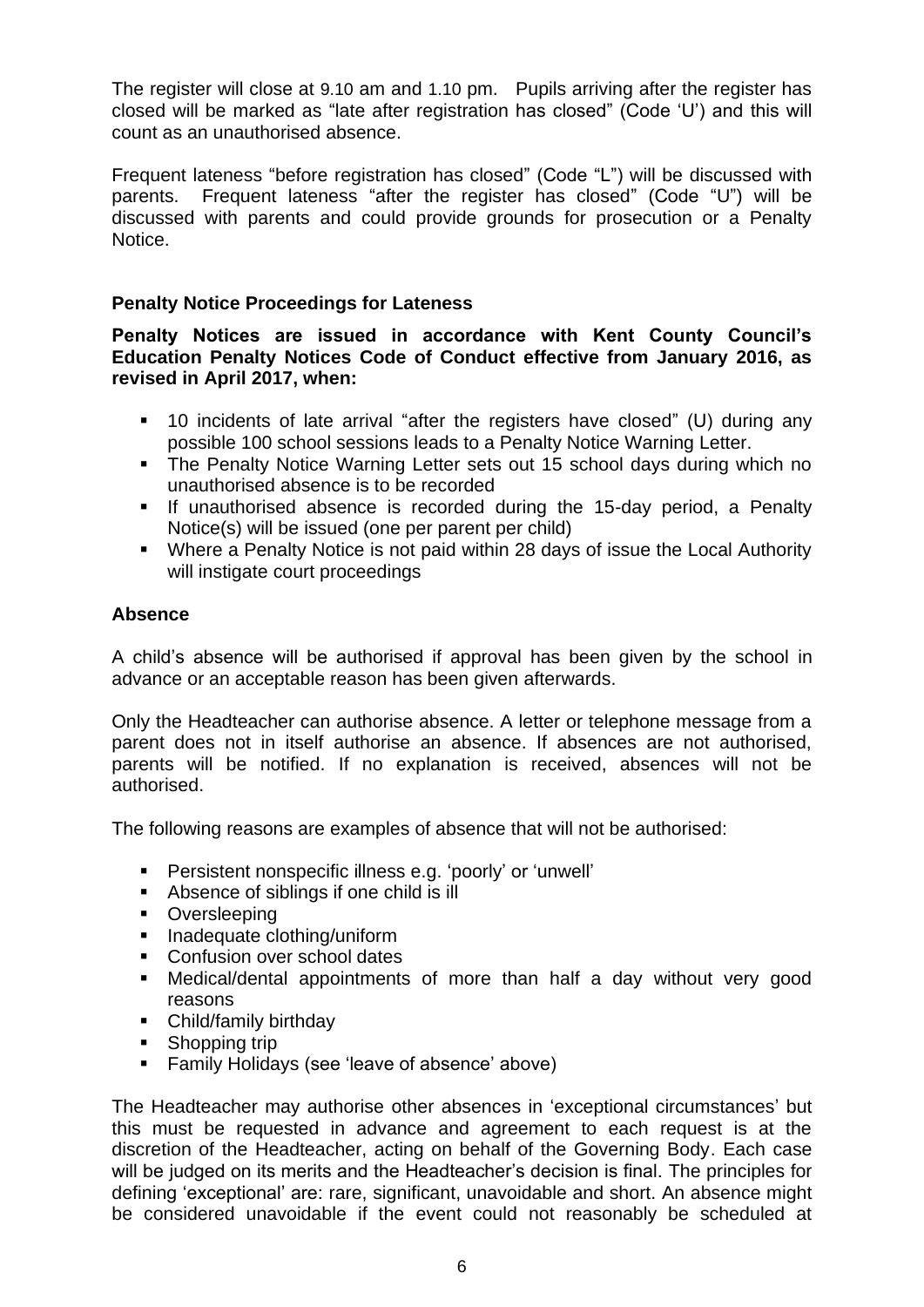another time. Once a child has been absent without permission, the absence cannot be authorised retrospectively.

Persistent unauthorised absence may result in statutory referral to the Local Authority. The school will follow the appropriate procedures prior to referral and parents will be notified in writing.

When a referral is made, the pupil's Registration Certificate, copies of all letters sent to parents and minutes of any meetings will be attached to the completed referral form with any other relevant information.

#### **Local Authority Action may include**:-

- Attendance Improvement Meeting
- Home visits
- Liaison with other agencies
- Fast Track to Prosecution

#### **Children Missing Education**

Parents must inform the school in writing if they are planning to remove their child from the school roll. This must include the details of the arrangements that will be put in place for the child's education.

The school will follow the Department for Education guidance relating to Children Missing Education (CME). If after ten day's continuous absence the school has been unable to ascertain the whereabouts of a pupil, they will make a referral to the Local Authority.

#### **Penalty Notices**

Herne Bay Infant School and Seashells Nursery may make use of Penalty Notices to address poor school attendance in accordance with Kent County Council's Education Penalty Notice Code of Conduct.

A penalty notice can be issued as a result of the following:

- Parentally condoned absence
- Unauthorised leave for the purpose of a family holiday in term-time
- Delayed return from leave of absence without prior school agreement
- Persistent late arrival at school (after the register has closed)
- Where an excluded child is found in a public place during school hours during the first five days of exclusion.

A Penalty Notice may be issued when a pupil has been absent for 10 or more half day sessions (5 school days) without authorisation during any 100 possible school sessions or period of 50 school days – these absences do not need to be consecutive.

Penalty Notices are issued to each parent of each child and the amount of the penalty will be £120 to be paid within 28 days, reduced to £60 if paid within 21 days. Failure to pay the penalty in full at the end of the 28-day period may result in prosecution by the local authority.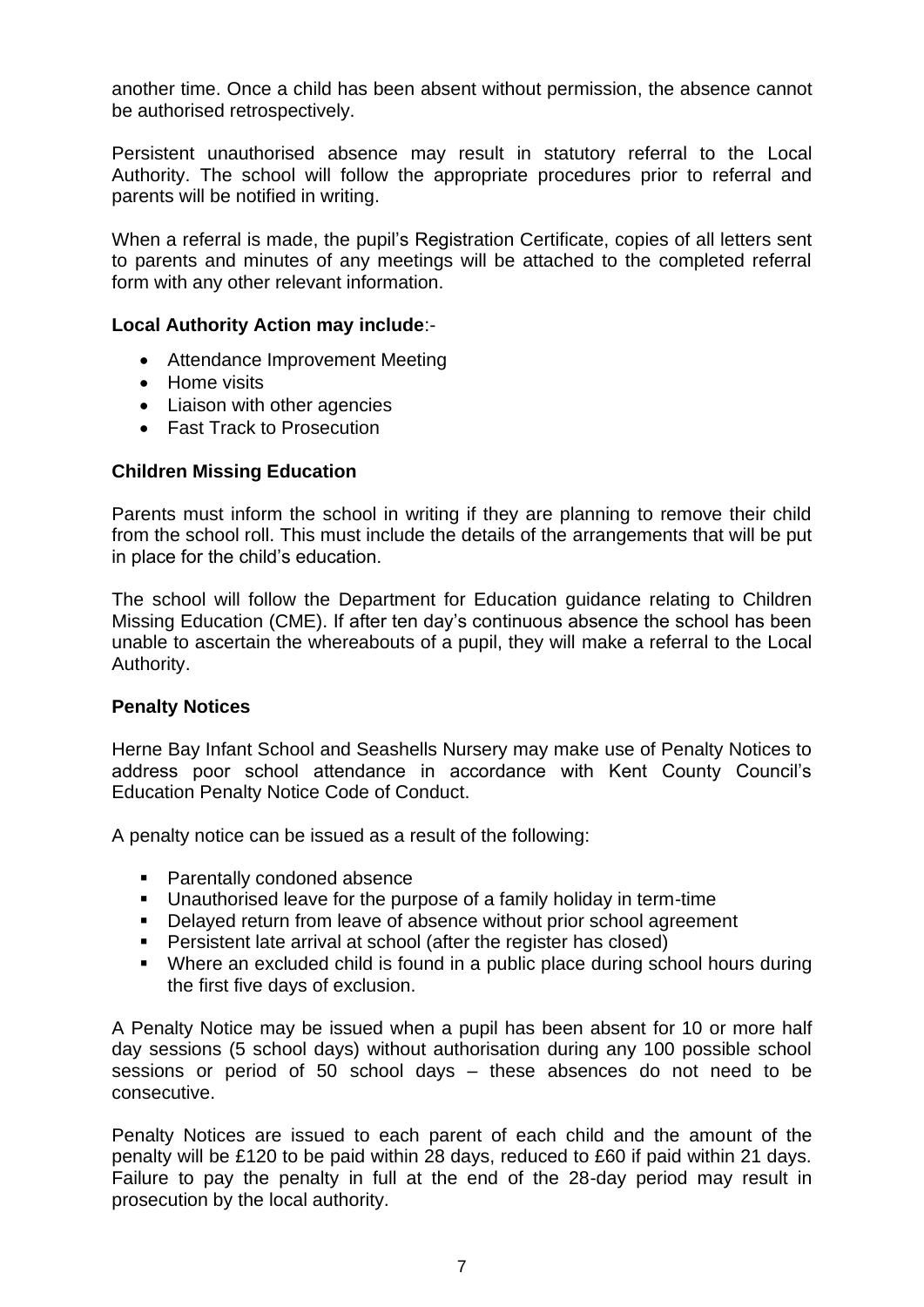Herne Bay Infant School and Seashells Nursery asks that parents fully support this policy as a vital contribution towards their child's education.

## *COVID addendum - Attendance Policy.*

From the start of the autumn term 2020 pupil attendance will be mandatory and the usual rules on attendance will apply, including:

- parents' duty to ensure that their child of compulsory school age attends regularly at the school where the child is a registered pupil
- schools' responsibilities to record attendance and follow up absence
- the ability to issue sanctions, including fixed penalty notices, in line with local authorities' codes of conduct

Government guidance reiterates the importance of children's attendance at school.

*'Being at school is vital for children's education and their well-being. Time spent out of school is detrimental for children's cognitive and academic development, particularly for disadvantaged children. This impact can affect both current levels of education, and children's future ability to learn.'*

*'The risk to children themselves of becoming seriously ill from coronavirus is very low and there are negative health impact of being out of school. For the vast majority of children, the benefits of being back in the classroom far outweigh the low risk from coronavirus and schools can take action to reduce risks still further.'*

A new category of attendance code will be used 'not attending in circumstances related to coronavirus(COVID-19)' – children under this category will be coded as 'X' Code 'X' is not counted as an absence in the school census.

Code 'X' would be used for:

- pupils who are required to self-isolate as they, or a member of their household, has symptoms or confirmed coronavirus (COVID-19)
- pupils who are required to self-isolate because they are a close-contact of someone who has symptoms or confirmed coronavirus (COVID-19)
- pupils who are required by legislation to self-isolate as part of a period of quarantine
- pupils who are clinically extremely vulnerable in a future lockdown scenario only

Local lockdowns - If rates of the disease rise locally, the school may need to prevent some pupils from attending. PHE or DHSC guidance will be followed on what measures are necessary in the event of local lockdown. Where attendance is to be limited to certain groups, 'not attending in circumstances related to coronavirus (COVID-19)' - code X - will be used for pupils who are asked not to attend.

Late Codes